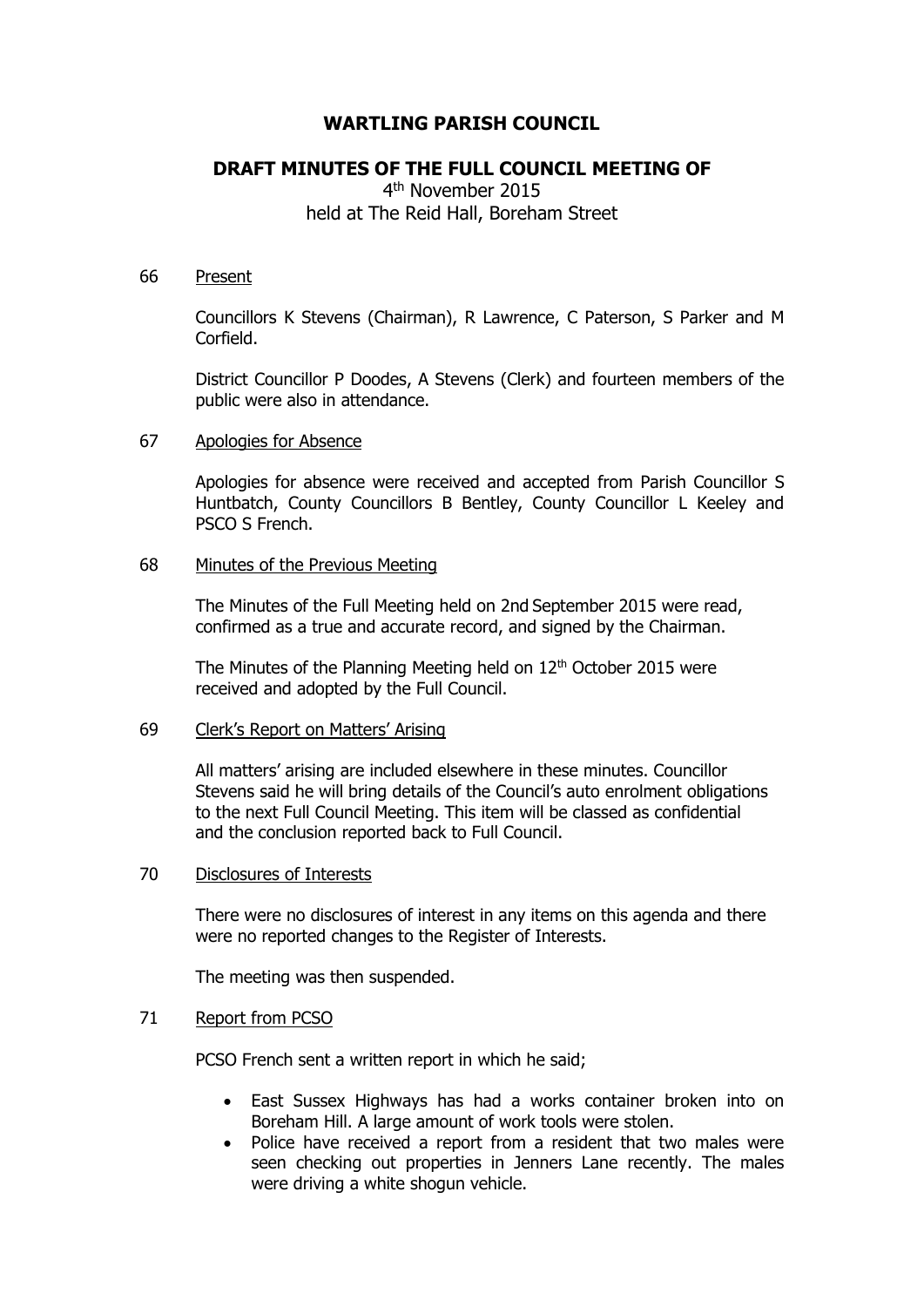The Police are asking residents to report any suspicious behaviour on 101 or at [www.sussex.police.uk.](http://www.sussex.police.uk/)

The Chairman confirmed that inconsiderate/dangerous parking at Boreham Lane has been reported to the Police by the Parish Council.

## 72 Reports from District and County Councillors.

County Councillor L Keeley sent a written report in which he said;

- he is at the Care and Dementia Conference in Birmingham.
- he and County Councillor Pursglove from Pevensey met representatives from Southern Water to talk about the impact the proposed extra development will have on the sewage system.
- he has set up a group in Hailsham called the Transport Action Group. The Group is looking at the transport side of the Issues, Options and Recommendations document.
- he has visited schools and doctors in the Hailsham area to look at the effects the new Local Plan will have on the existing infrastructure.

District Councillor P Doodes said;

 Wealden is holding exhibitions to allow residents to comment on the new Local Plan. Exhibitions are being held at;

Heathfield Youth Centre on Saturday 7th November from 10.00am - 2.00pm

Hailsham Civic Community Hall on Friday 13th November from 2.00pm  $- 8.00<sub>pm</sub>$ 

Polegate Community Centre on Saturday 14th November from 10.00am - 2.00pm

- grants applications are being sought from clubs and associations by the Wealden and Rother Rural (WARR) Partnership.
- there is to be a Chestnut Tree Craft Fair at the Reid Hall on Saturday 7<sup>th</sup> November from 10am to 4pm. Everyone is welcome.

# 73 Questions from Members of the Public

There were no questions from members of the public on this occasion.

The meeting was then re-opened.

- 74 Reports
	- a) Planning There has been one Planning Meeting since the last Full Council Meeting.

The Planning Committee considered on the following planning applications;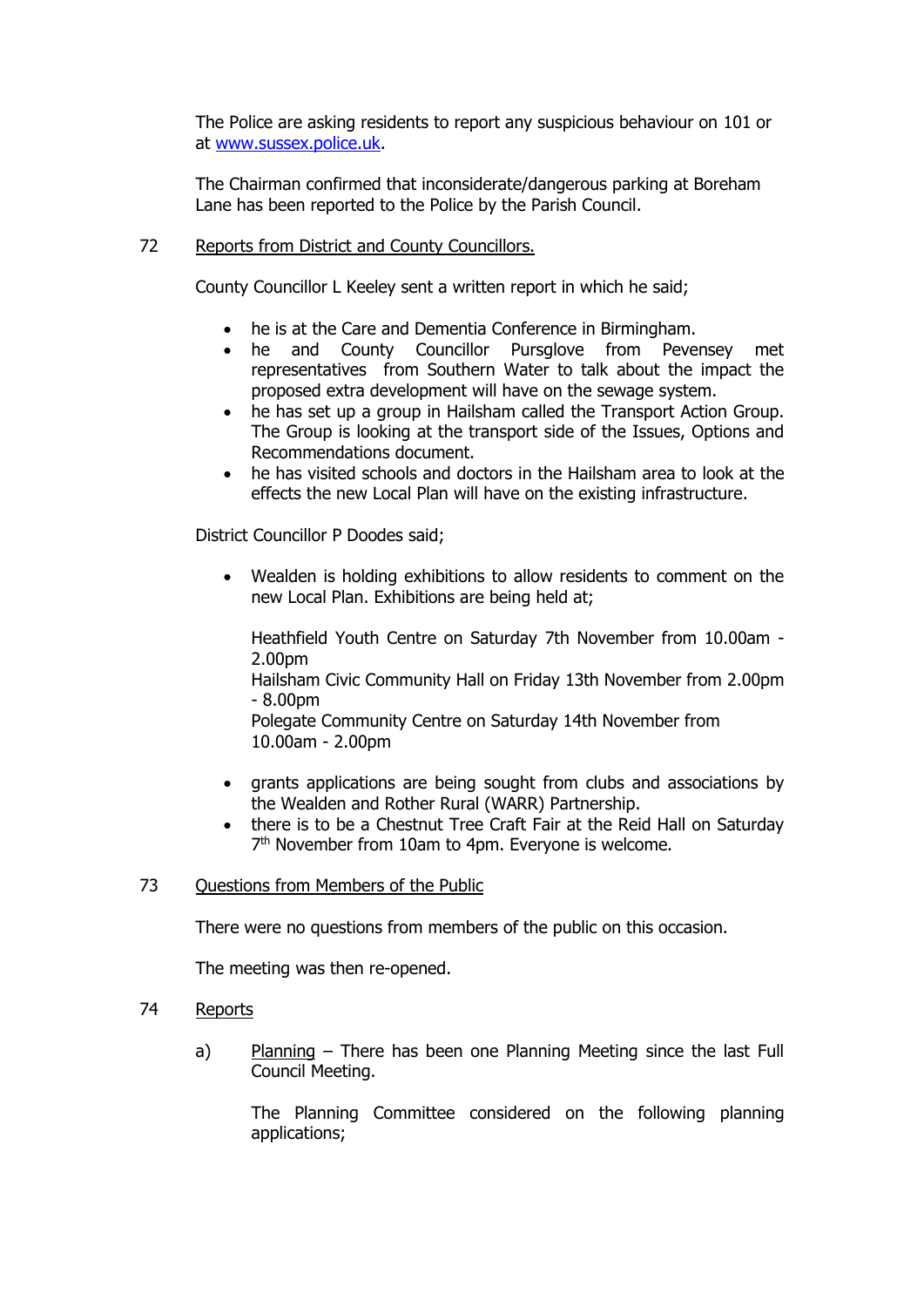WD2015/1649F – Flynn Concrete, Tilly Lane – Steel framed livestock and general purpose building built to agricultural specification – The Committee agreed that this site was not overlooked and that the nature of the building was in keeping with the surroundings and they therefore had NO OBJECTIONS to this application.

WD2015/2036F and WD2015/2035LB – Byways, Boreham Street – Proposed replacement single storey extensions and refurbishment works including selected window replacement and repairs, replacement of upper storey weatherboarding, re-roofing, chimney reinstatement, replacement rainwater goods, replacement SVP and enlargement of forecourt parking area - The Committee was pleased to learn that work is to be completed and carried out on this property and they therefore have NO OBJECTIONS to the application PROVIDED the work is approved by the Listed Buildings authority.

WD2015/1984F – Windmill Hill Activity Centre – Construct staff accommodation within existing activity hall together with forming new door and window openings - The Committee has NO OBJECTIONS to this application.

WD2015/1758F – Tyler Barn, adjacent Coopers Farm, Wartling Road – Demolition of existing barn previously approved for conversion and erection of one dwelling. Erection of car port/shed structure and proposed ancillary artist's studio - The committee discussed this application at length. The committee has NO OBJECTION to the demolition of the existing barn and the erection of a new dwelling which should greatly enhance the appearance of the property nor do they have any objections to the erection of the car port. The main discussion centred around the proposed ancillary artist's studio and concerns were raised about the encroachment of agricultural land however the committee decided they would not object provided safeguards were taken to tie the studio to Tyler Barn and conditions applied as to the usage.

WD2015/1601/F and WD2015/1601/LB - The Smugglers Wheel, Boreham Hill, Boreham Street - Replacement of existing gate with a pair of hardwood gates. The committee has NO OBJECTIONS to the proposed replacement gates PROVIDED the work is approved by the Listed Buildings authority.

Committee Members also considered on;

# Proposed Diversion of Public Footpath. Wartling 19 The committee strongly OBJECTED to this proposal to divert the footpath around the field edge. The small animal yard if it can be called that was erected long after the footpath. The owners altered the gates which has caused problems and the diversion would not make any difference to vehicles emerging into the area used by walkers, in fact it could have the opposite effect as coming around the edge of the field they would be hidden from sight. The existence of the footpath in its current location helps limit attempts to alter the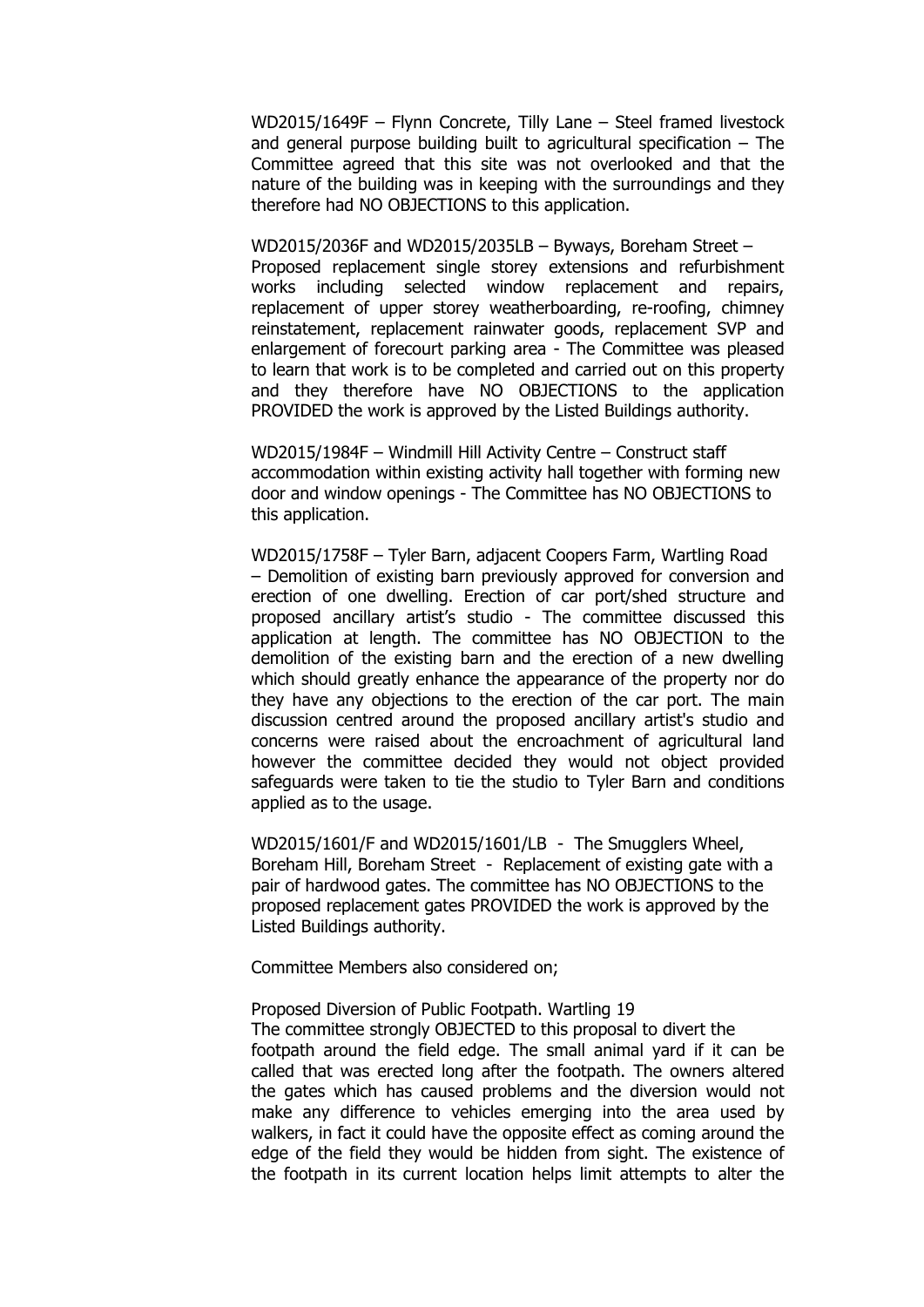usage of the barn. In the committees view the proposed change would in fact restrict the views given the hedging around the field.

Councillor Stevens also confirmed the owners of the barn at the junction of Jenner Lane and Wood Lane applied to convert it to a residential home under Permitted Development Rights but Wealden District Council have advised them that they need to submit a full planning application.

### b) Environment North

There was nothing new to report on this occasion.

## c) Footpaths

Councillor Corfield confirmed the works required to the footpath at Boreham Lane have now taken place.

d) Environment South

There was nothing new to report on this occasion.

e) Highways

A dead deer found on Boreham Street was reported to the Parish Council and has since been removed.

It was also noted that verge cutting planned for the parish has yet to take place and the overgrown vegetation at the bottom of Boreham Lane by the telephone kiosk is now obstructing the highway. The Clerk will report this to the County Council.

f) Police

This was covered under the report from the PCSO.

It was also noted that the Police and Crime Commissioner is currently inviting comments from residents about her proposals for the police budget. She is asking residents to pay more Council Tax so the police can invest more resources in protecting children and vulnerable adults and put more resources in the digital forensic capability to retrieve, analyse and store information held on computer, mobiles and tablets.

# g) Communication

Councillor Lawrence confirmed this parish is included in the new contract to provide better broadband. Work is expected to be completed by the summer of 2016.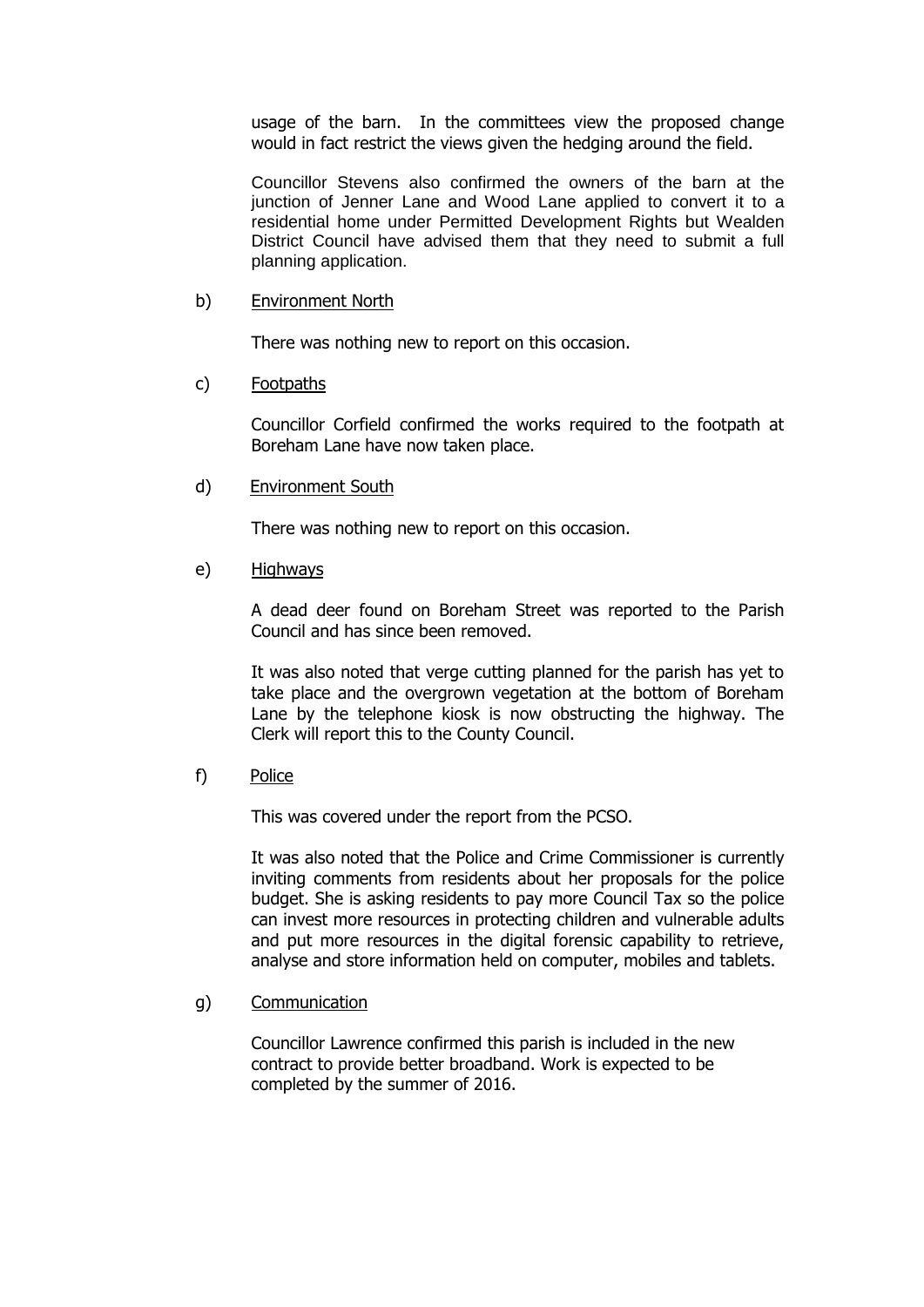# h) Speedwatch

The Speedwatch Team has met for two sessions. The first between the  $10<sup>th</sup>$  and  $12<sup>th</sup>$  September 2015.

The second took place between  $1<sup>st</sup>$  and  $2<sup>nd</sup>$  October. 18 offenders were reported at each session.

Councillor Lawrence attended an outside meeting of Speedwatch Facilitators. Speedwatch teams are to be given new cameras. It was also noted that in the year to October 2015 Speedwatch teams in Wealden have reported 26512 offenders. 21796 letters have been sent out to offenders, 60 were referred for intervention and two persistent offenders have had their cars scrapped.

Wartling Parish Council's Speedwatch Team needs more volunteers though. Anyone who would like to volunteer is asked to contact Councillor Lawrence on [rlawrence.wpc@btinternet.com.](mailto:rlawrence.wpc@btinternet.com)

i) Trees

There was nothing new to report on this occasion.

#### 75 Reports from Outside Meetings and Courses

Councillors Parker, Lawrence, Stevens and the Clerk have all attended planning training for the new Local Plan.

Councillor Stevens and the Clerk attended the Wealden Parish Conference where subjects covered included Planning and Policing.

Councillor Parker announced the recent McMillan Coffee Morning which was held at the Reid Hall raised £1400.37 and was one of the most successful.

#### 76 Broadband Update

This was covered under 'Communication'.

#### 77 Local Plan Issues, Options and Recommendations

Councillor Lawrence briefed everyone about the first phase of the Issues, Options and Recommendations of the new Wealden Local Plan. The Plan deals with housing need and conservation areas.

Under this new plan Wealden's Objectively Assessed Housing Need is just under 20,000 dwellings by 2037. This plan is backdated to 2013 and will include units already granted permission since April 2013.

In the case of this Parish the new plan requires the construction of 10 dwellings by 2037. Herstmonceux Parish and Ninfield Parish have been allocated an additional 120 and 195 respectively which could impact on the roads in this Parish and could also impact the Pevensey Levels. Hailsham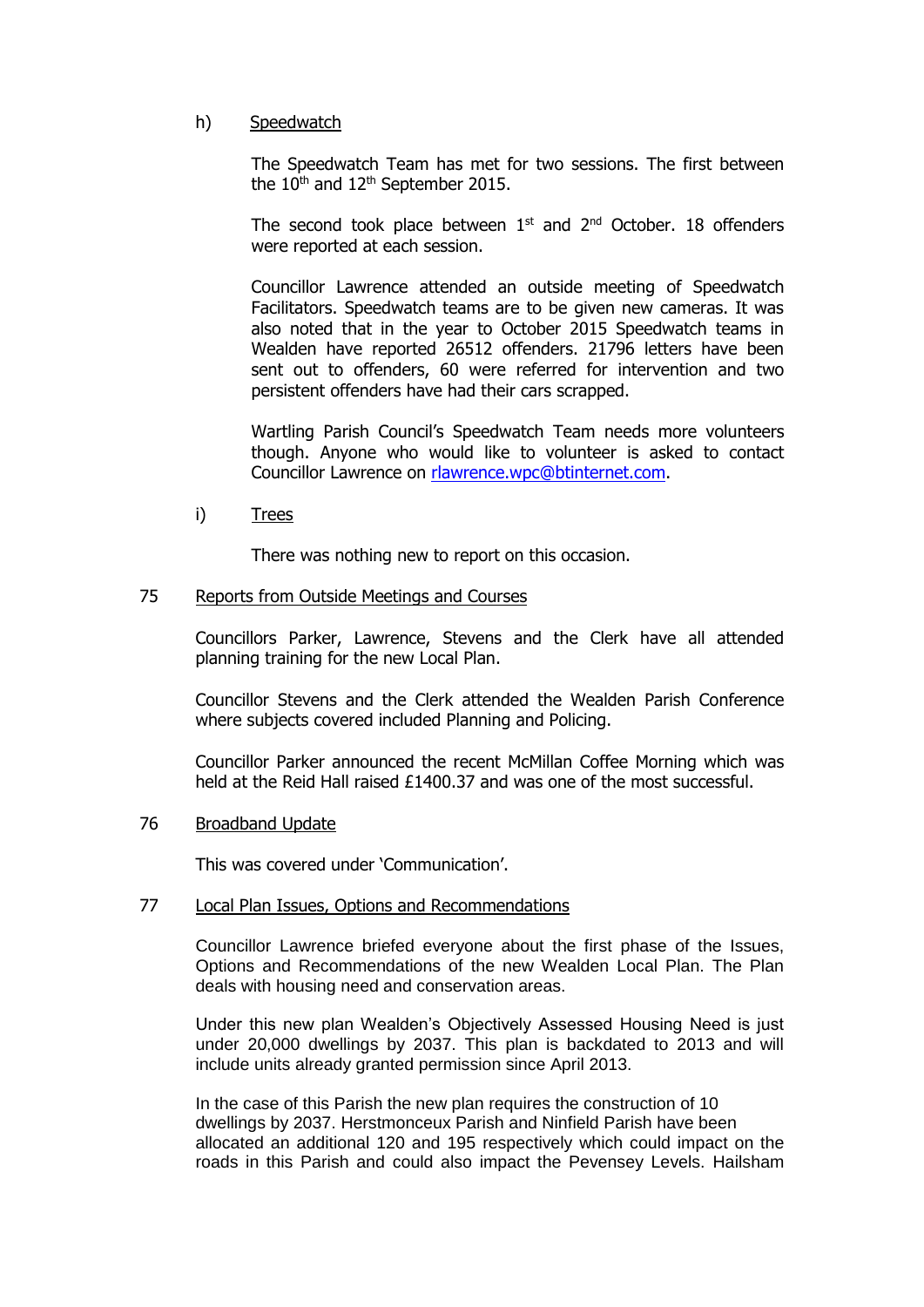Town has been allocated over 9000 dwellings. The former Harris garage site development is not believed to be included in our allocation.

There are also proposals to extend the conservation area is this Parish. A small area of Boreham Street and Wartling are now expected to be included.

Wartling Parish Council **resolved** to make the following comments on the extra housing; Wartling Parish Council

- would prefer to see the housing allocation distributed around more towns in the north of the District.
- is concerned about the extra traffic generated from the extra development, particularly that from Herstmonceux and Ninfield, as it will impact the roads in this Parish.
- is also concerned about the impact the new development will have on the Pevensey Levels.

Wartling Parish Council **resolved** to make the following comments about the proposed new conservation areas; Wartling Parish Council would like to ask why;

- the boundaries are so tight and properties such as Batts Hill and Coopers Farm are not included.
- the areas exclude gardens.
- the Conservation Area is property related and not area related.

## 78 Boundary Review

The Boundary Commission is inviting Town and Parish Councils to formulate a formal response to the electoral review of East Sussex County Council and the five District Councils.

Wartling Parish Council considered the review and sees no reason to change the number of District and County Councillors here.

#### 79 Community Wardens

Sussex Police has to reduce its budget by a further £59m over four years from 2016 and, as a result, policing in Sussex will have to change. The role of the PCSO will change, they will now work in a problem solving way and their numbers will be reduced. Sussex Police is therefore asking Parish and Town Councils to consider employing Community Wardens if they would like a uniformed presence in their communities.

 Community Wardens will cost parishes and towns approximately £28,000, not including any transport costs. Part funding for the first two years may be available from the Police and Crime Commissioner up to a maximum £30000. Community Wardens will have no powers of arrest but they can issue fixed penalty notices for problems such as dog fouling, fly posting, littering etc. They will not have the powers to deal with speeding or parking.

Wartling Parish Council **resolved** not to employ a Community Warden either wholly or partly with other parishes. Councillors would prefer instead to retain